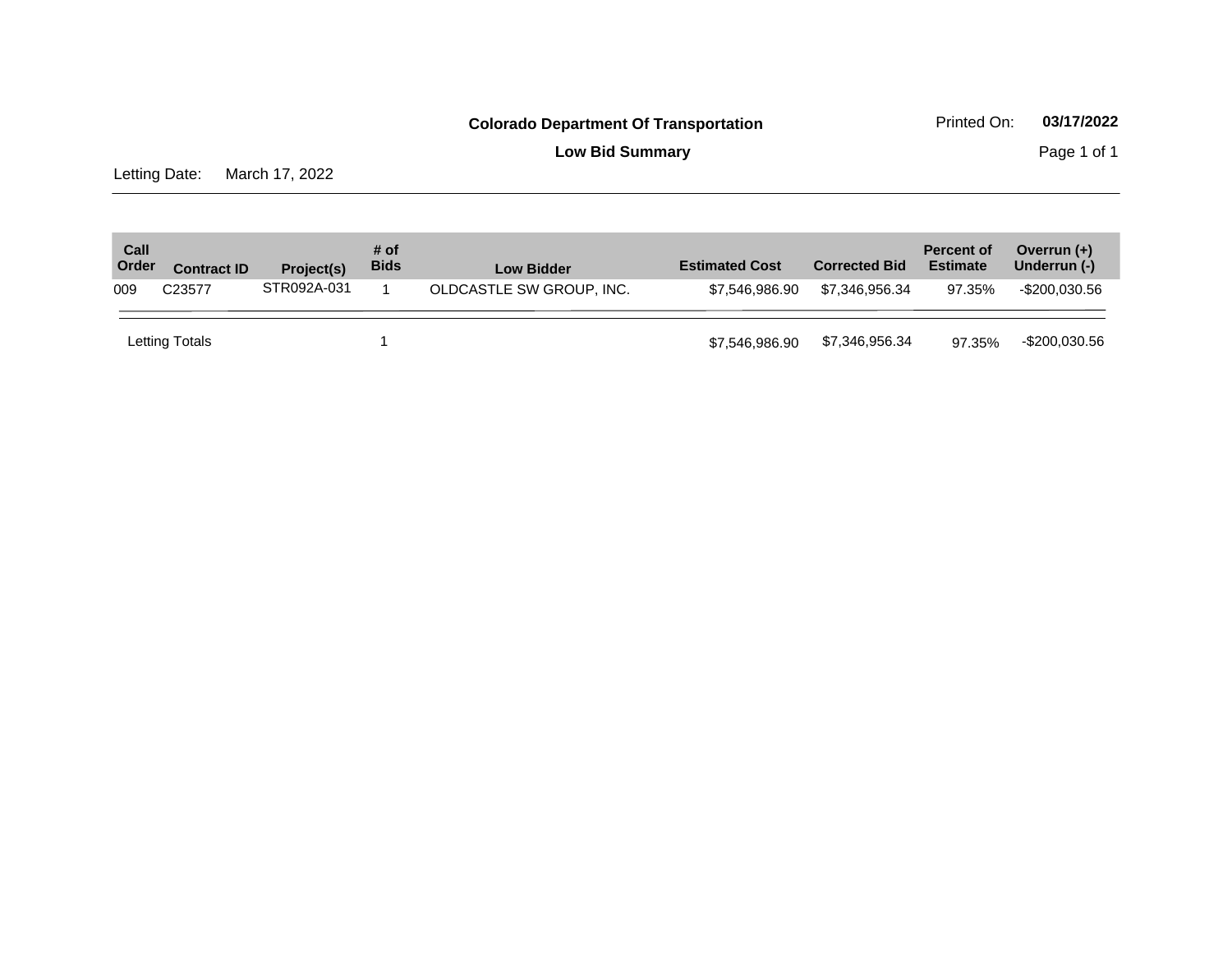**Vendor Ranking** Page 1 of 1 Contract ID: C23577 Contract Description: THIS PROJECT IS LOCATED ON SH 92 IN DELTA COUNTY. THE PROJECT BEGINS AT MP 19.98 AND PROCEEDS SOUTH-EAST TO MP 31.7. THE WORK CONSISTS OF - 1 INCH LEVELING AND 1.5 INCH OVERLAY (VARIOUS LOCATIONS, SEE PLANS) - FULL RECONSTRUCTION (EAST OF CEDAR DR TO WEST OF 4TH ST) - 7.5 INCH HMA, 6 INCH CLASS 6 BASE COURSE AND 8 INCH CLASS 1 SUB BASE **COURSE** - 2 INCH MILL AND FILL (VARIOUS LOCATION, SEE PLANS) - ADA RAMPS UPGRADES IN HOTCHKISS - GUARDRAIL UPGRADES AND EPOXY MARKINGS A MANDATORY PRE BID CONFERENCE WILL BE HELD ON FEBRUARY 17, 2022

BEGINNING AT 1:30 PM AT THE CDOT MONTROSE OFFICE, 2424 NORTH TOWNSEND AVE, MONTROSE, CO 81401. THE CONFERENCE WILL PROVIDE A BRIEF OVERVIEW OF THE PROJECT AND TO ANSWER QUESTIONS FROM PROSPECTIVE BIDDERS. BIDS WILL BE ACCEPTED ONLY FROM PRE-QUALIFIED BIDDERS WHO ATTEND THE MANDATORY PRE-BID CONFERENCE.

| Rank | <b>Vendor ID</b> | <b>Vendor Name</b>         | <b>Total Bid</b> | <b>Percent Of</b><br><b>Low Bid</b> | <b>Percent Of</b><br><b>Estimate</b> |
|------|------------------|----------------------------|------------------|-------------------------------------|--------------------------------------|
|      | 672A             | OLDCASTLE SW GROUP, INC.   | \$7,346,956.34   | 100.00%                             | 97.35%                               |
| 0    | -EST-            | <b>Engineer's Estimate</b> | \$7,546,986.90   | 102.72%                             | 100.00%                              |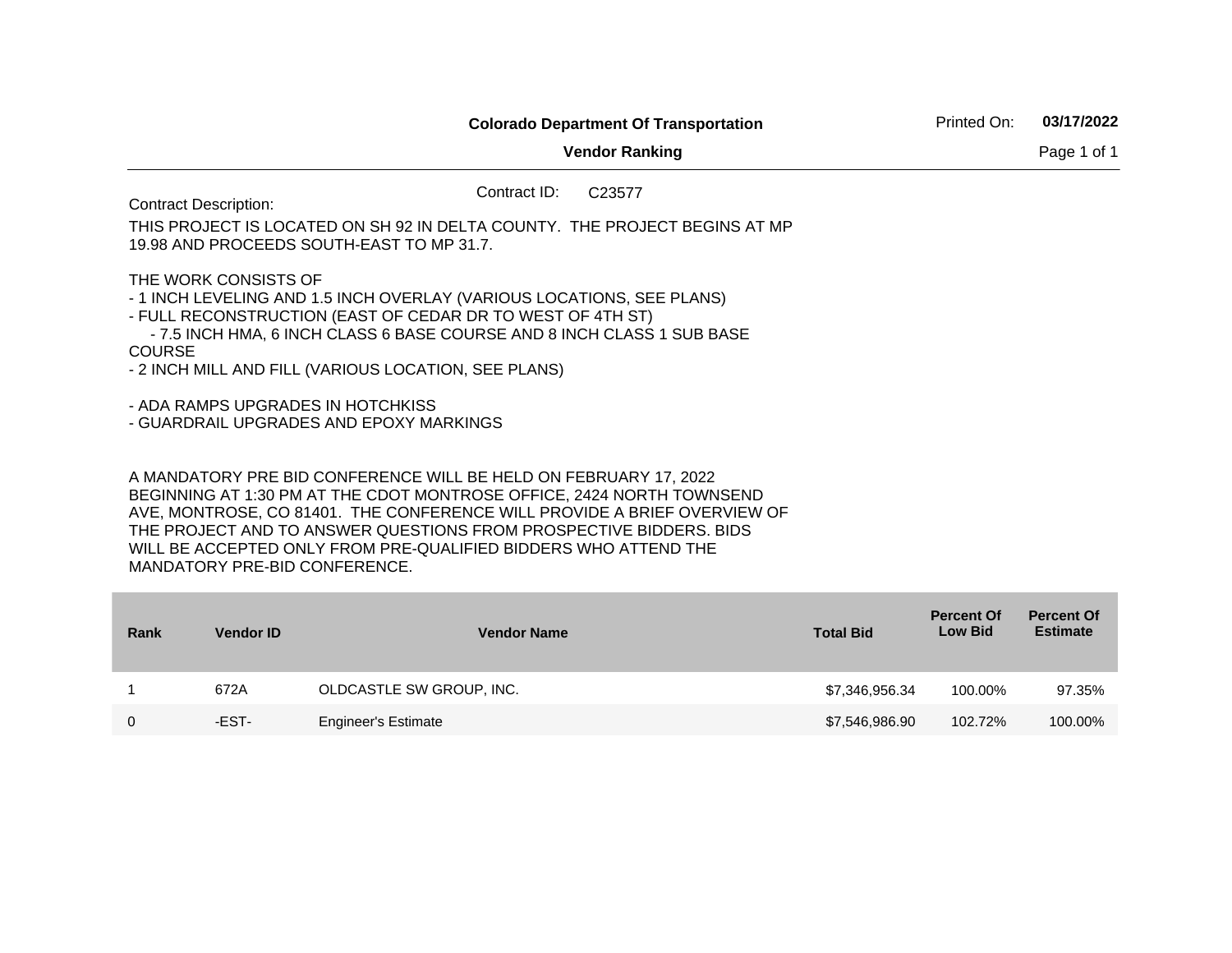| <b>Tabulation of Bids</b> |  |  |  |  |  |  |  |
|---------------------------|--|--|--|--|--|--|--|
| Contract ID: C23577       |  |  |  |  |  |  |  |

|                     |                                            |              |           | $(0)$ -EST-<br><b>Engineer's Estimate</b> |                     | (1) 672A<br><b>OLDCASTLE SW GROUP,</b><br>INC. |                     |                   |        |
|---------------------|--------------------------------------------|--------------|-----------|-------------------------------------------|---------------------|------------------------------------------------|---------------------|-------------------|--------|
| <b>Item Code</b>    | <b>Description</b>                         | Quantity     |           | <b>Unit Price</b>                         | <b>Amount</b>       | <b>Unit Price</b>                              | <b>Amount</b>       | <b>Unit Price</b> | Amount |
| <b>SECTION:</b>     | <b>BID ITEMS</b><br>0001                   |              |           |                                           |                     |                                                | LCC:                |                   |        |
|                     | 202-00090 Removal of Delineator            | 938,000 EACH |           | 6.00000                                   | 5,628.00            | 9.00000                                        | 8,442.00            |                   |        |
|                     | 202-00200 Removal of Sidewalk              | 607.000      | SY        |                                           | 30.00000 18,210.00  | 15.00000                                       | 9,105.00            |                   |        |
|                     | 202-00203 Removal of Curb and Gutter       | 845.000      | LF        |                                           | 12.00000 10,140.00  |                                                | 15.00000 12,675.00  |                   |        |
|                     | 202-00210 Removal of Concrete Pavement     | 46.000       | SY        | 40.00000                                  | 1,840.00            | 25.00000                                       | 1,150.00            |                   |        |
|                     | 202-00220 Removal of Asphalt Mat           | 13,999.000   | SY        |                                           | 10.00000 139,990.00 |                                                | 8.00000 111,992.00  |                   |        |
|                     | 202-00240 Removal of Asphalt Mat (Planing) | 25,696.000   | SY        |                                           | 4.00000 102,784.00  |                                                | 3.25000 83,512.00   |                   |        |
|                     | 202-00250 Removal of Pavement Marking      | 74,326.000   | <b>SF</b> |                                           | 1.00000 74,326.00   |                                                | 0.85000 63,177.10   |                   |        |
|                     | 202-01130 Removal of Guardrail Type 3      | 2,656.000    | LF        |                                           | 6.00000 15,936.00   |                                                | 8.00000 21,248.00   |                   |        |
|                     | 202-01300 Removal of End Anchorage         | 16,000 EACH  |           | 350.00000                                 | 5,600.00            | 550.00000                                      | 8,800.00            |                   |        |
|                     | 203-00000 Unclassified Excavation          | 8,288.000    | CY        |                                           | 40.00000 331,520.00 |                                                | 19.00000 157,472.00 |                   |        |
| 203-01500 Blading   |                                            | 40,000 HOUR  |           | 160.00000                                 | 6,400.00            | 125.00000                                      | 5,000.00            |                   |        |
| 203-01510 Backhoe   |                                            | 30.000 HOUR  |           | 150.00000                                 | 4,500.00            | 113.00000                                      | 3,390.00            |                   |        |
|                     | 203-01582 Truck (Dump)                     | 20,000 HOUR  |           | 160.00000                                 | 3,200.00            | 141.00000                                      | 2,820.00            |                   |        |
| 203-01597 Potholing |                                            | 50.000 HOUR  |           | 350.00000 17,500.00                       |                     | 500.00000                                      | 25,000.00           |                   |        |
|                     | 208-00002 Erosion Log Type 1 (12 Inch)     | 1,850.000    | LF        |                                           | 8.00000 14,800.00   |                                                | 6.00000 11,100.00   |                   |        |
|                     | 208-00035 Aggregate Bag                    | 100.000      | LF        | 10.00000                                  | 1,000.00            | 8.75000                                        | 875.00              |                   |        |

Page 1 of 6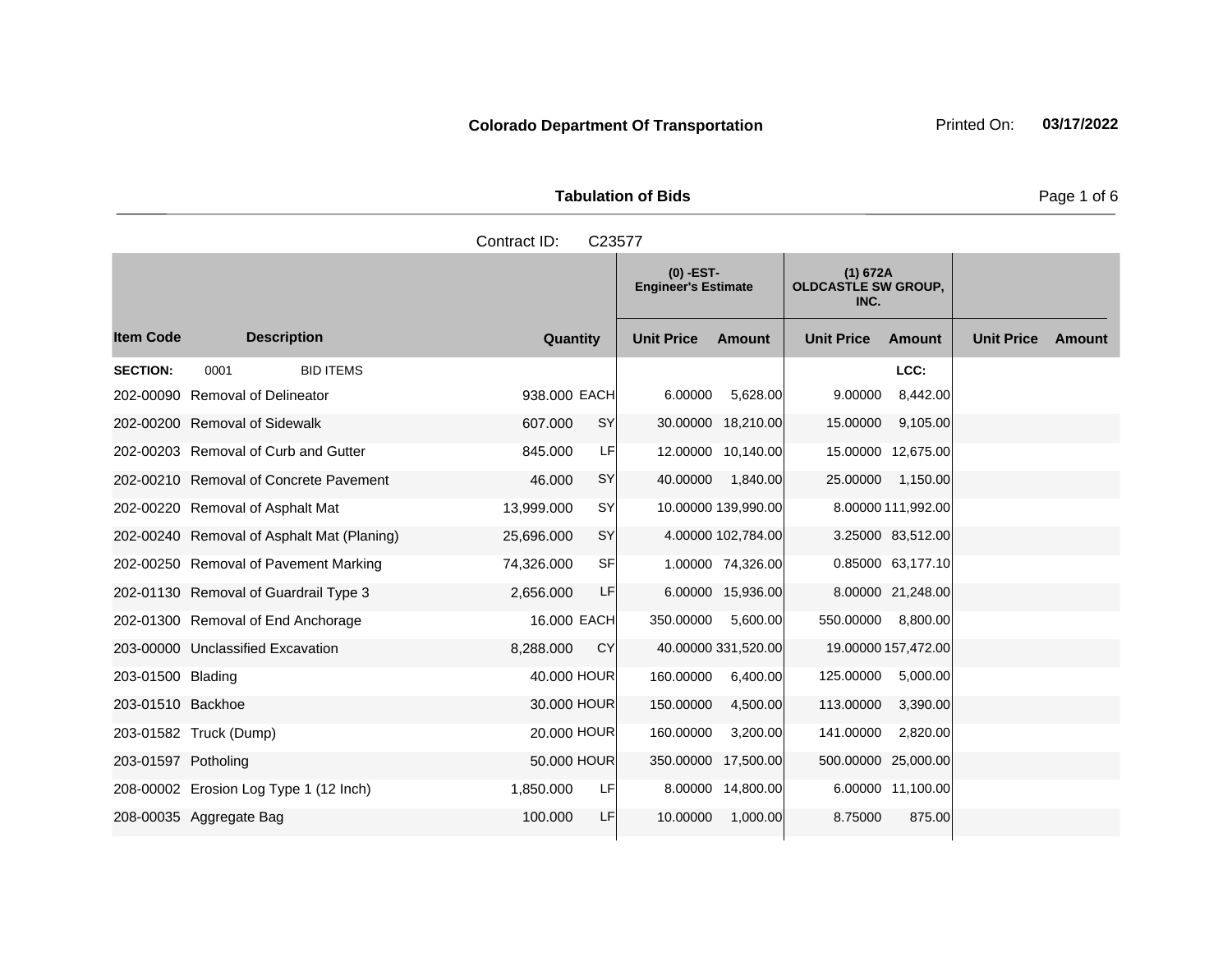|                     | <b>Tabulation of Bids</b>       |                                                |
|---------------------|---------------------------------|------------------------------------------------|
| Contract ID: C23577 |                                 |                                                |
|                     | O) -EST-<br>Engineer's Estimate | (1) 672A<br><b>OLDCASTLE SW GROUP,</b><br>---- |

**Quantity Unit Price Unit Price Item Code Amount Unit Price Amount Ext Ext Unit Price Amount Ext INC. Description SECTION:** 0001 BID ITEMS **LCC:** 208-00046 Pre-fabricated Concrete Washout Structure (Type 1) 1.000 EACH 3,500.00000 3,500.00 3,000.00000 3,000.00 208-00052 Storm Drain Inlet Protection (Type II) 70.000 LF 70.00000 4,900.00 11.00000 770.00 208-00075 Pre-fabricated Vehicle Tracking Pad 2.000 EACH 4,000.00000 8,000.00 11,300.00000 22,600.00 208-00103 Removal and Disposal of Sediment (Labor) 40.000 HOUR 65.00000 2,600.00 110.50000 4,420.00 208-00105 Removal and Disposal of Sediment (Equipment) 40.000 HOUR 140.00000 5,600.00 154.00000 6,160.00 208-00106 Sweeping (Sediment Removal) 40.000 HOUR 160.00000 6,400.00 125.00000 5,000.00 208-00107 Removal of Trash 40.000 HOUR 100.00000 4,000.00 242.00000 9,680.00 208-00207 Erosion Control Management 32.000 DAY 200.00000 6,400.00 450.00000 14,400.00 210-00810 Reset Ground Sign 13.000 EACH 400.00000 5,200.00 545.00000 7,085.00 210-01000 Reset Fence 31.000 LF 25.00000 775.00 115.00000 3,565.00 210-04010 Adjust Maintenance Hole 1.000 EACH 1,100.00000 1,100.000 1,300.0000 1,300.00 1,300.00 210-04050 Adjust Valve Box 18.000 EACH 500.00000 9,000.00 900.00000 16,200.00

1,750.000 LB 0.90000 1,575.00 5.45000 9,537.50

210-04060 Adjust Water Meter 1.000 EACH 2,000.00000 2,000.00 890.00000 890.00 212-00700 Organic Fertilizer 150.000 LB 0.40000 60.00 3.80000 570.00

212-00702 Biotic Soil Amendments (Hydraulically

Applied)

Page 2 of 6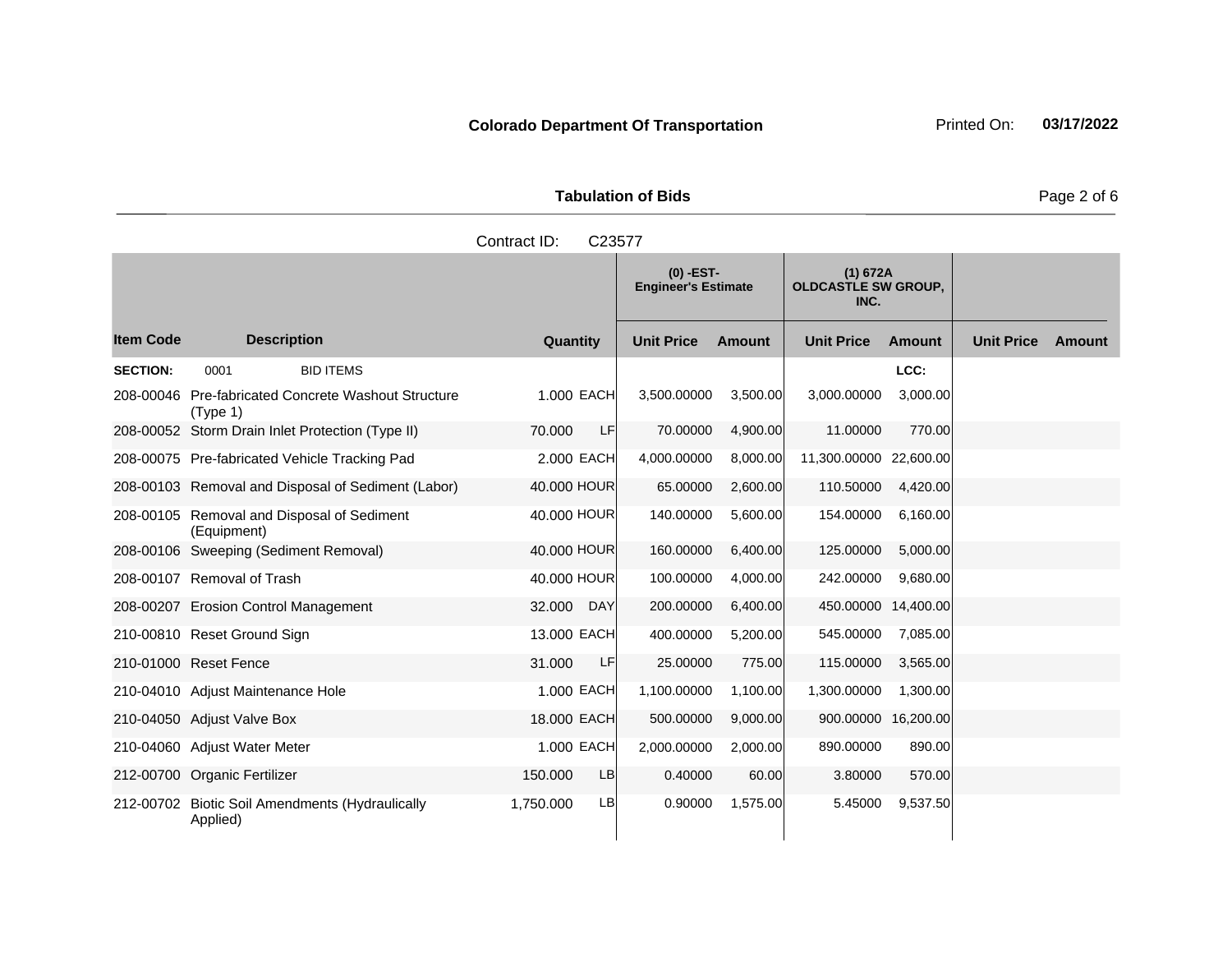**Tabulation of Bids Page 3 of 6** 

|                  |                                           |                                                  | Contract ID: | C23577     |                                           |                           |                                                |                           |                   |        |
|------------------|-------------------------------------------|--------------------------------------------------|--------------|------------|-------------------------------------------|---------------------------|------------------------------------------------|---------------------------|-------------------|--------|
|                  |                                           |                                                  |              |            | $(0)$ -EST-<br><b>Engineer's Estimate</b> |                           | (1) 672A<br><b>OLDCASTLE SW GROUP,</b><br>INC. |                           |                   |        |
| ltem Code        | <b>Description</b>                        |                                                  | Quantity     |            | <b>Unit Price</b>                         | <b>Amount</b>             | <b>Unit Price</b>                              | <b>Amount</b>             | <b>Unit Price</b> | Amount |
| <b>SECTION:</b>  | 0001                                      | <b>BID ITEMS</b>                                 |              |            |                                           |                           |                                                | LCC:                      |                   |        |
| 212-00703 Humate |                                           |                                                  | 100.000      | <b>LB</b>  | 1.00000                                   | 100.00                    | 4.35000                                        | 435.00                    |                   |        |
|                  | 212-00707 Seeding (Native) Hydraulic      |                                                  |              | 0.500 ACRE | 2,000.00000                               | 1,000.00                  | 1,845.00000                                    | 922.50                    |                   |        |
|                  | 213-00012 Spray-on Mulch Blanket          |                                                  |              | 0.500 ACRE | 4,700.00000                               | 2,350.00                  | 4,835.00000                                    | 2,417.50                  |                   |        |
|                  | (Biodegradable Class 1)                   | 216-00201 Soil Retention Blanket (Straw-Coconut) | 2,420.000    | <b>SY</b>  | 4.00000                                   | 9,680.00                  | 2.35000                                        | 5,687.00                  |                   |        |
| 304-01000        | Aggregate Base Course (Class 1)           |                                                  | 6,091.390    | <b>TON</b> |                                           | 30.00000 182,741.70       |                                                | 38.00000 231,472.82       |                   |        |
|                  | 304-06000 Aggregate Base Course (Class 6) |                                                  | 4,568.530    | <b>TON</b> |                                           | 32.00000 146,192.96       |                                                | 39.00000 178,172.67       |                   |        |
|                  | 304-06007 Aggregate Base Course (Class 6) |                                                  | 484.000      | CY         |                                           | 70.00000 33,880.00        |                                                | 70.00000 33,880.00        |                   |        |
|                  | 304-07000 Aggregate Base Course (Class 7) |                                                  | 3,190.430    | <b>TON</b> |                                           | 30.00000 95,712.90        |                                                | 32.00000 102,093.76       |                   |        |
|                  |                                           | 403-00721 Hot Mix Asphalt (Patching) (Asphalt)   | 232.000      | SY         |                                           | 220.00000 51,040.00       |                                                | 95.00000 22,040.00        |                   |        |
|                  |                                           | 403-34701 Hot Mix Asphalt (Grading SX) (75)      | 22,713.910   | <b>TON</b> |                                           | 78.00000 1,771,684.<br>98 |                                                | 72.00000 1,635,401.<br>52 |                   |        |

1,160.000 TON 750.00000 870,000.00 868.00000 1,006,880.

878.030 TON 700.00000 614,621.00 623.00000 547,012.69

403-36701 Hot Mix Asphalt (Grading ST)(75) 9,260.720 TON 88.00000 814,943.36 74.00000 685,293.28

411-10255 Emulsified Asphalt (Slow-Setting) 20,655.000 GAL 3.00000 61,965.00 2.75000 56,801.25 412-00600 Concrete Pavement (6 Inch) 46.000 SY 300.00000 13,800.00 160.00000 7,360.00

411-03342 Asphalt Cement Performance Grade (PG

411-03352 Asphalt Cement Performance Grade (PG

64-28)

58-28)

**Colorado Department Of Transportation** Printed On: 03/17/2022

00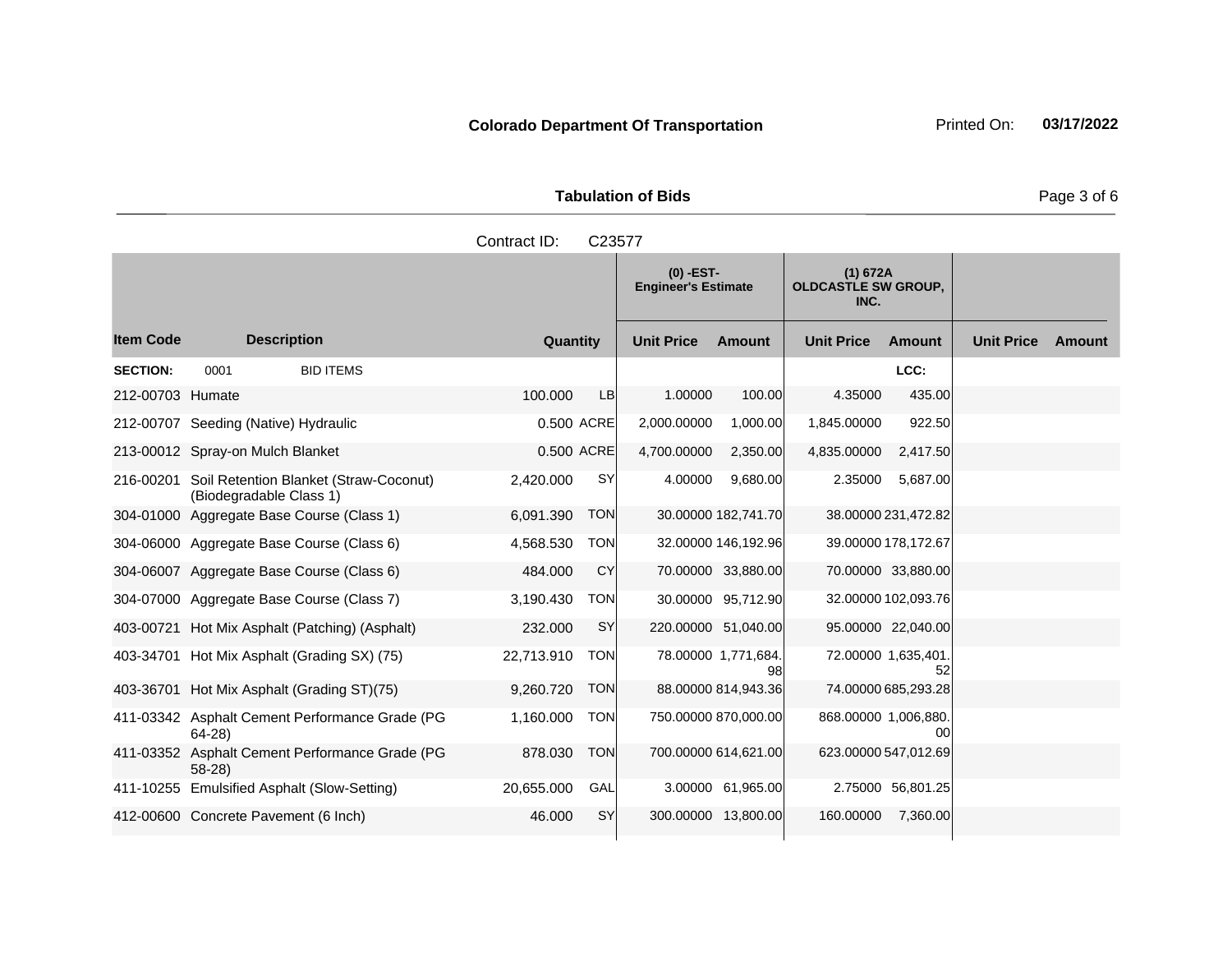Tabulation of Bids **Page 4 of 6** and  $P$ 

|                  |                                                 | Contract ID:<br>C23577 |                                           |                                                |                                    |
|------------------|-------------------------------------------------|------------------------|-------------------------------------------|------------------------------------------------|------------------------------------|
|                  |                                                 |                        | $(0)$ -EST-<br><b>Engineer's Estimate</b> | (1) 672A<br><b>OLDCASTLE SW GROUP,</b><br>INC. |                                    |
| <b>Item Code</b> | <b>Description</b>                              | Quantity               | <b>Unit Price</b><br>Amount               | <b>Unit Price</b><br>Amount                    | <b>Unit Price</b><br><b>Amount</b> |
| <b>SECTION:</b>  | <b>BID ITEMS</b><br>0001                        |                        |                                           | LCC:                                           |                                    |
|                  | 506-01020 Geogrid Reinforcement                 | 1,000.000<br><b>SY</b> | 5,000.00<br>5.00000                       | 3,150.00<br>3.15000                            |                                    |
|                  | 606-00301 Guardrail Type 3 (6-3 Post Spacing)   | LF<br>2,525.000        | 45.00000 113,625.00                       | 42.00000 106,050.00                            |                                    |
|                  | 606-01371 Transition Type 3G (Special)          | 4,000 EACH             | 4,000.00000 16,000.00                     | 5,000.00000 20,000.00                          |                                    |
|                  | 606-02003 End Anchorage (Nonflared)             | 10,000 EACH            | 5,000.00000 50,000.00                     | 6,000.00000 60,000.00                          |                                    |
|                  | 606-02005 End Anchorage (Flared)                | 6,000 EACH             | 4,000.00000 24,000.00                     | 7,800.00000 46,800.00                          |                                    |
|                  | 607-11525 Fence (Plastic)                       | 500.000<br>LF          | 5.00000<br>2,500.00                       | 4.85000<br>2,425.00                            |                                    |
|                  | 608-00000 Concrete Sidewalk                     | <b>SY</b><br>223.000   | 90.00000 20,070.00                        | 124.00000 27,652.00                            |                                    |
|                  | 608-00010 Concrete Curb Ramp                    | SY<br>502.000          | 180.00000 90,360.00                       | 216.00000 108,432.00                           |                                    |
|                  | 609-21020 Curb and Gutter Type 2 (Section II-B) | LFI<br>271.000         | 60.00000 16,260.00                        | 81.50000 22,086.50                             |                                    |
|                  | 609-24004 Gutter Type 2 (4 Foot)                | LF<br>3.000            | 510.00<br>170.00000                       | 240.50000<br>721.50                            |                                    |
|                  | 612-00001 Delineator (Type I)                   | 845.000 EACH           | 35.00000 29,575.00                        | 29.00000 24,505.00                             |                                    |
|                  | 612-00002 Delineator (Type II)                  | 35.000 EACH            | 1,050.00<br>30.00000                      | 1,050.00<br>30.00000                           |                                    |
|                  | 612-00003 Delineator (Type III)                 | 58,000 EACH            | 40.00000<br>2,320.00                      | 31.00000<br>1,798.00                           |                                    |

620-00002 Field Office (Class 2) 1.000 EACH 40,000.00000 40,000.00 40,000.0000 40,000.00 40,000.00 620-00012 Field Laboratory (Class 2)  $\qquad 1.000$  EACH 30,000.00000 30,000.00 55,000.0000 55,000.00 620-00020 Sanitary Facility 1.000 EACH 2,500.00000 2,500.00 8,000.0000 8,000.00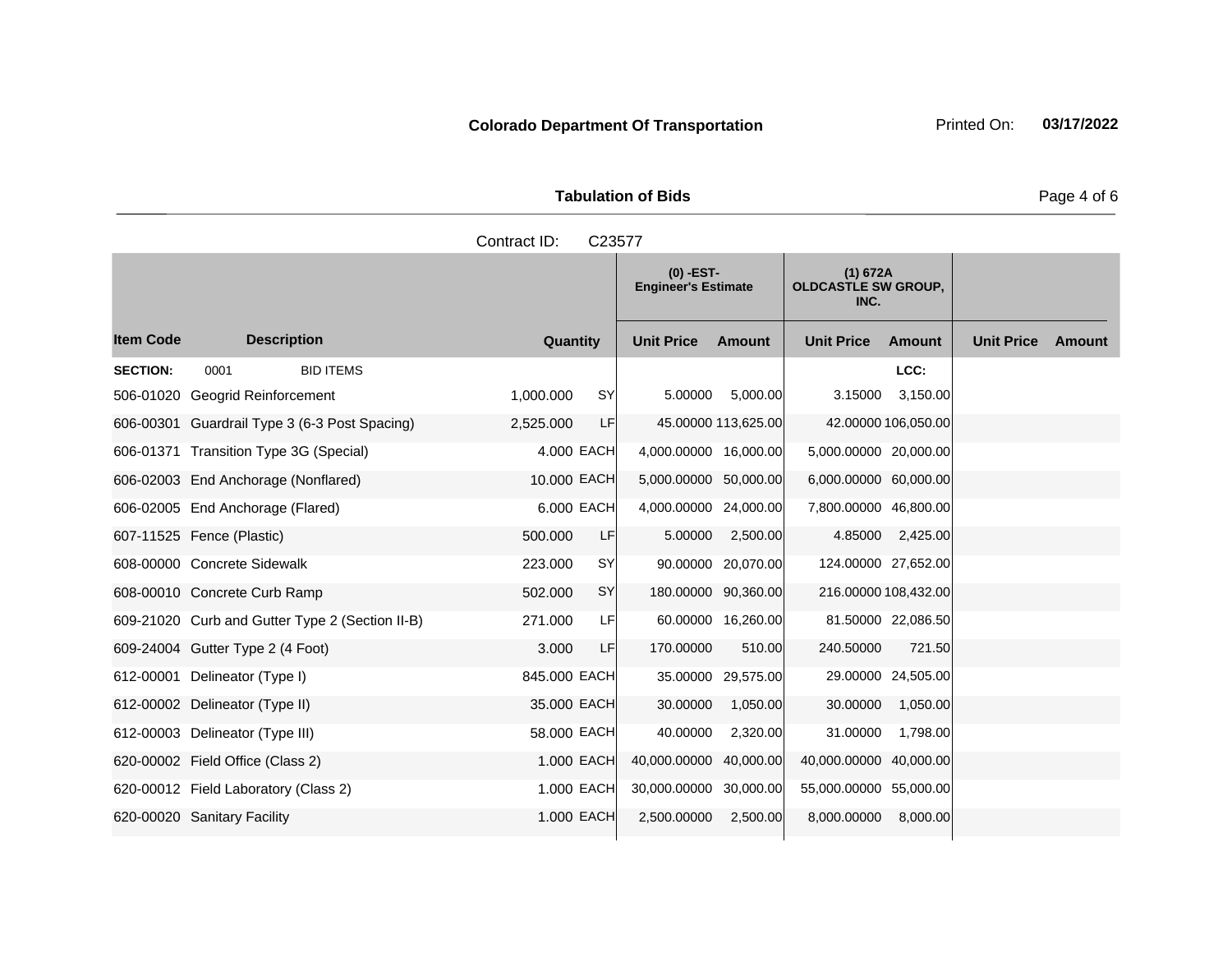**Tabulation of Bids Page 5 of 6** 

| Contract ID:<br>C23577 |                    |                                                                            |           |            |                   |                                                                                             |                                                   |                      |                   |        |
|------------------------|--------------------|----------------------------------------------------------------------------|-----------|------------|-------------------|---------------------------------------------------------------------------------------------|---------------------------------------------------|----------------------|-------------------|--------|
|                        |                    |                                                                            |           |            |                   | $(0)$ -EST-<br>(1) 672A<br><b>OLDCASTLE SW GROUP,</b><br><b>Engineer's Estimate</b><br>INC. |                                                   |                      |                   |        |
| <b>Item Code</b>       | <b>Description</b> |                                                                            | Quantity  |            | <b>Unit Price</b> | Amount                                                                                      | <b>Unit Price</b>                                 | Amount               | <b>Unit Price</b> | Amount |
| <b>SECTION:</b>        | 0001               | <b>BID ITEMS</b>                                                           |           |            |                   |                                                                                             |                                                   | LCC:                 |                   |        |
| 626-00000              | Mobilization       |                                                                            | 1.000     | L SI       |                   |                                                                                             | 800,000.00000 800,000.00 800,000.00000 800,000.00 |                      |                   |        |
|                        |                    | 626-01113 Public Information Management (Tier III)                         | 145,000   | <b>DAY</b> |                   | 70.00000 10,150.00                                                                          | 68.00000                                          | 9,860.00             |                   |        |
|                        |                    | 627-00008 Modified Epoxy Pavement Marking                                  | 838,000   | GAL        |                   | 140.00000 117,320.00                                                                        |                                                   | 175.00000 146,650.00 |                   |        |
|                        |                    | 627-00013 Pavement Marking Paint (High Build)                              | 782.000   | GAL        |                   | 80.00000 62,560.00                                                                          |                                                   | 75.00000 58,650.00   |                   |        |
| 627-30407              |                    | <b>Preformed Thermoplastic Pavement</b><br>Marking (Word-Symbol) (Special) | 2,673.000 | <b>SF</b>  | 22,00000          | 58,806.00                                                                                   |                                                   | 19.00000 50.787.00   |                   |        |

|           | 626-01113 Public Information Management (Tier III)                      | T45.UUU        | <b>DAT</b> |                      | 70.00000 TU, 150.00 | <b>00.UUUUU</b>        | 9,000.UU            |  |
|-----------|-------------------------------------------------------------------------|----------------|------------|----------------------|---------------------|------------------------|---------------------|--|
|           | 627-00008 Modified Epoxy Pavement Marking                               | 838.000        | GAL        | 140.00000 117,320.00 |                     | 175.00000 146,650.00   |                     |  |
|           | 627-00013 Pavement Marking Paint (High Build)                           | 782.000        | <b>GAL</b> |                      | 80.00000 62,560.00  |                        | 75.00000 58,650.00  |  |
| 627-30407 | Preformed Thermoplastic Pavement<br>Marking (Word-Symbol) (Special)     | 2,673.000      | <b>SF</b>  | 22.00000             | 58,806.00           |                        | 19.00000 50,787.00  |  |
| 627-30411 | Preformed Thermoplastic Pavement<br>Marking (Xwalk-Stop Line) (Special) | 415.000        | <b>SF</b>  | 17.00000             | 7,055.00            | 17.00000               | 7,055.00            |  |
| 630-00000 | Flagging                                                                | 7,000,000 HOUR |            |                      | 30.00000 210,000.00 |                        | 31.00000 217,000.00 |  |
| 630-00001 | <b>Pilot Car Operation</b>                                              | 240,000 HOUR   |            |                      | 65.00000 15,600.00  |                        | 57.00000 13,680.00  |  |
| 630-00007 | <b>Traffic Control Inspection</b>                                       | 42.000         | <b>DAY</b> | 300.00000            | 12,600.00           | 218.00000              | 9,156.00            |  |
|           | 630-00012 Traffic Control Management                                    | 89.000         | <b>DAY</b> | 1,000.00000          | 89,000.00           | 1,305.00000 116,145.00 |                     |  |
|           | 630-80335 Barricade (Type 3 M-A) (Temporary)                            | 14.000 EACH    |            | 200.00000            | 2,800.00            | 380.50000              | 5,327.00            |  |
|           | 630-80340 Pedestrian Barricade (ADA)                                    | 350.000        | LF         | 40.00000             | 14,000.00           | 27.00000               | 9,450.00            |  |
| 630-80341 | Construction Traffic Sign (Panel Size A)                                | 79.000 EACH    |            | 50.00000             | 3,950.00            | 54.50000               | 4,305.50            |  |
|           | 630-80342 Construction Traffic Sign (Panel Size B)                      | 161,000 EACH   |            | 80.00000             | 12,880.00           | 65.25000               | 10,505.25           |  |
|           | 630-80344 Construction Traffic Sign (Special)                           | 160.000        | SF         | 50.00000             | 8,000.00            | 32.50000               | 5,200.00            |  |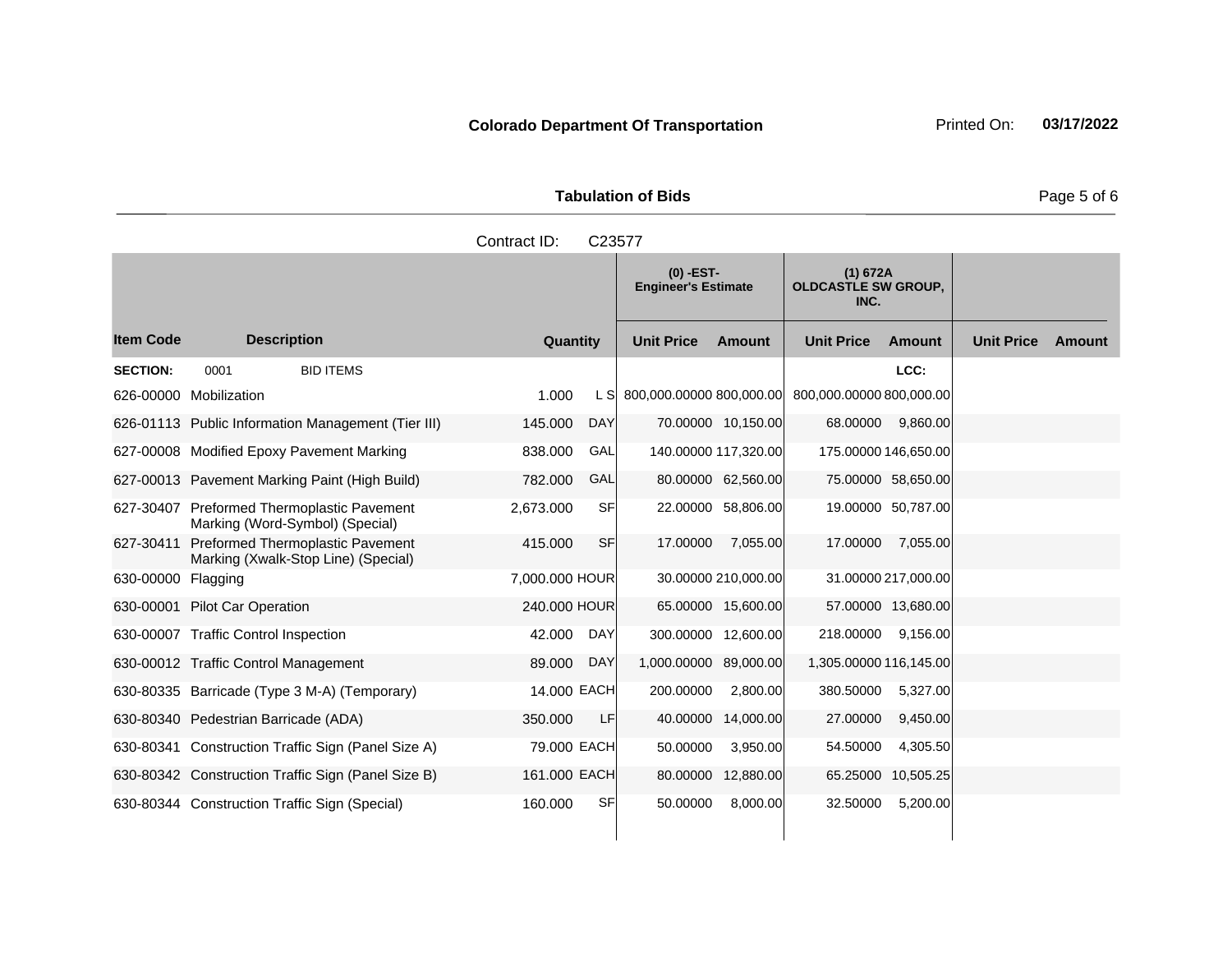| <b>Tabulation of Bids</b> | Page 6 of 6 |
|---------------------------|-------------|

|                        |                                                        | Contract ID:<br>C23577 |                                           |                     |                                                |                     |                   |        |
|------------------------|--------------------------------------------------------|------------------------|-------------------------------------------|---------------------|------------------------------------------------|---------------------|-------------------|--------|
|                        |                                                        |                        | $(0)$ -EST-<br><b>Engineer's Estimate</b> |                     | (1) 672A<br><b>OLDCASTLE SW GROUP,</b><br>INC. |                     |                   |        |
| <b>Item Code</b>       | <b>Description</b>                                     | Quantity               | <b>Unit Price</b>                         | Amount              | <b>Unit Price</b>                              | Amount              | <b>Unit Price</b> | Amount |
| <b>SECTION:</b>        | <b>BID ITEMS</b><br>0001                               |                        |                                           |                     |                                                | LCC:                |                   |        |
|                        | 630-80355 Portable Message Sign Panel                  | 4.000 EACH             | 7,000.00000 28,000.00                     |                     | 655.00000                                      | 2,620.00            |                   |        |
|                        | 630-80360 Drum Channelizing Device                     | 100.000 EACH           | 30.00000                                  | 3,000.00            | 54.00000                                       | 5,400.00            |                   |        |
| 630-80363              | Drum Channelizing Device (With Light)<br>(Flashing)    | 50.000 EACH            | 40.00000                                  | 2,000.00            | 70.00000                                       | 3,500.00            |                   |        |
| 630-80364              | Drum Channelizing Device (With Light)<br>(Steady Burn) | 25.000 EACH            | 60.00000                                  | 1,500.00            | 70.00000                                       | 1,750.00            |                   |        |
| 630-80372              | Concrete Barrier (Temporary) (Furnish and<br>Install)  | LF<br>2,500.000        |                                           | 50.00000 125,000.00 |                                                | 65.00000 162,500.00 |                   |        |
| 630-80380              | <b>Traffic Cone</b>                                    | 680.000 EACH           | 10.00000                                  | 6,800.00            | 10.50000                                       | 7,140.00            |                   |        |
|                        | 630-80440 Portable Rumble Strips (Temporary)           | 12.000 EACH            | 1,500.00000 18,000.00                     |                     | 900.00000 10,800.00                            |                     |                   |        |
|                        | 630-80511 Mobile Pavement Marking Zone                 | L S<br>1.000           | 10,000.00000 10,000.00                    |                     | 15,000.00000 15,000.00                         |                     |                   |        |
| <b>Section Totals:</b> |                                                        |                        |                                           | \$7,546,986.90      |                                                | \$7,346,956.34      |                   |        |
|                        | <b>Contract Grand Totals</b>                           |                        |                                           | \$7,546,986.90      |                                                | \$7,346,956.34      |                   |        |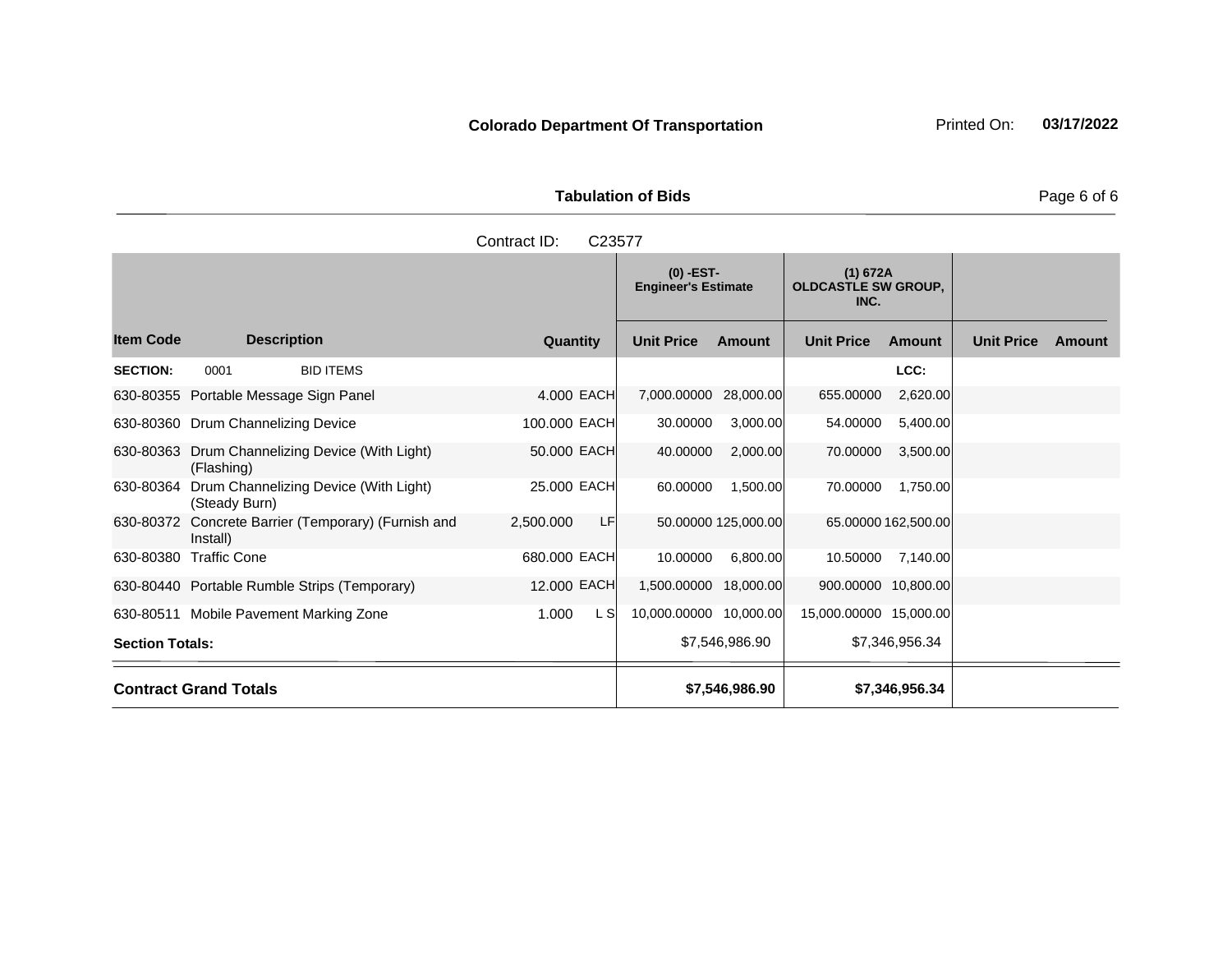**Low Bid Item Analysis Page 1 of 8** 

| Line            | Item/<br>Description                            | Quantity                                       | Estimated<br>Price | <b>Bid Price/</b><br><b>Units</b> | Estimated<br>Amount | <b>Bid Amount</b> | <b>Bid Est</b><br>$\%$ | Overrun $(+)$<br>Underrun (-) |
|-----------------|-------------------------------------------------|------------------------------------------------|--------------------|-----------------------------------|---------------------|-------------------|------------------------|-------------------------------|
| <b>SECTION:</b> | 0001                                            | <b>BID ITEMS</b>                               |                    |                                   |                     |                   |                        |                               |
| 0005            | 202-00090<br>Removal of Delineator              | 938,000                                        | 6.00000            | 9.00000<br><b>EACH</b>            | 5,628.00            | 8,442.00          | 150.00%                | 2,814.00                      |
| 0010            | 202-00200<br><b>Removal of Sidewalk</b>         | 607.000                                        | 30.00000           | 15.00000<br><b>SY</b>             | 18,210.00           | 9,105.00          | 50.00%                 | $-9,105.00$                   |
| 0015            | 202-00203<br>Removal of Curb and Gutter         | 845.000                                        | 12.00000           | 15.00000<br>LF                    | 10,140.00           | 12,675.00         | 125.00%                | 2,535.00                      |
| 0020            | 202-00210<br>Removal of Concrete Pavement       | 46.000                                         | 40.00000           | 25.00000<br><b>SY</b>             | 1,840.00            | 1,150.00          | 62.50%                 | $-690.00$                     |
| 0025            | 202-00220<br>Removal of Asphalt Mat             | 13,999.000                                     | 10.00000           | 8.00000<br><b>SY</b>              | 139,990.00          | 111,992.00        | 80.00%                 | $-27,998.00$                  |
| 0030            | 202-00240                                       | 25,696.000<br>Removal of Asphalt Mat (Planing) | 4.00000            | 3.25000<br><b>SY</b>              | 102,784.00          | 83,512.00         | 81.25%                 | $-19,272.00$                  |
| 0035            | 202-00250<br><b>Removal of Pavement Marking</b> | 74,326.000                                     | 1.00000            | 0.85000<br><b>SF</b>              | 74,326.00           | 63,177.10         | 85.00%                 | $-11,148.90$                  |
| 0040            | 202-01130<br>Removal of Guardrail Type 3        | 2,656.000                                      | 6.00000            | 8.00000<br><b>LF</b>              | 15,936.00           | 21,248.00         | 133.33%                | 5,312.00                      |
| 0045            | 202-01300<br>Removal of End Anchorage           | 16.000                                         | 350.00000          | 550.00000<br><b>EACH</b>          | 5,600.00            | 8,800.00          | 157.14%                | 3,200.00                      |
| 0050            | 203-00000<br>Unclassified Excavation            | 8,288.000                                      | 40.00000           | 19.00000<br><b>CY</b>             | 331,520.00          | 157,472.00        | 47.50%                 | $-174,048.00$                 |
| 0055            | 203-01500<br><b>Blading</b>                     | 40.000                                         | 160.00000          | 125.00000<br><b>HOUR</b>          | 6,400.00            | 5,000.00          | 78.13%                 | $-1,400.00$                   |
| 0060            | 203-01510<br><b>Backhoe</b>                     | 30,000                                         | 150.00000          | 113.00000<br><b>HOUR</b>          | 4,500.00            | 3,390.00          | 75.33%                 | $-1.110.00$                   |

Contract ID: C23577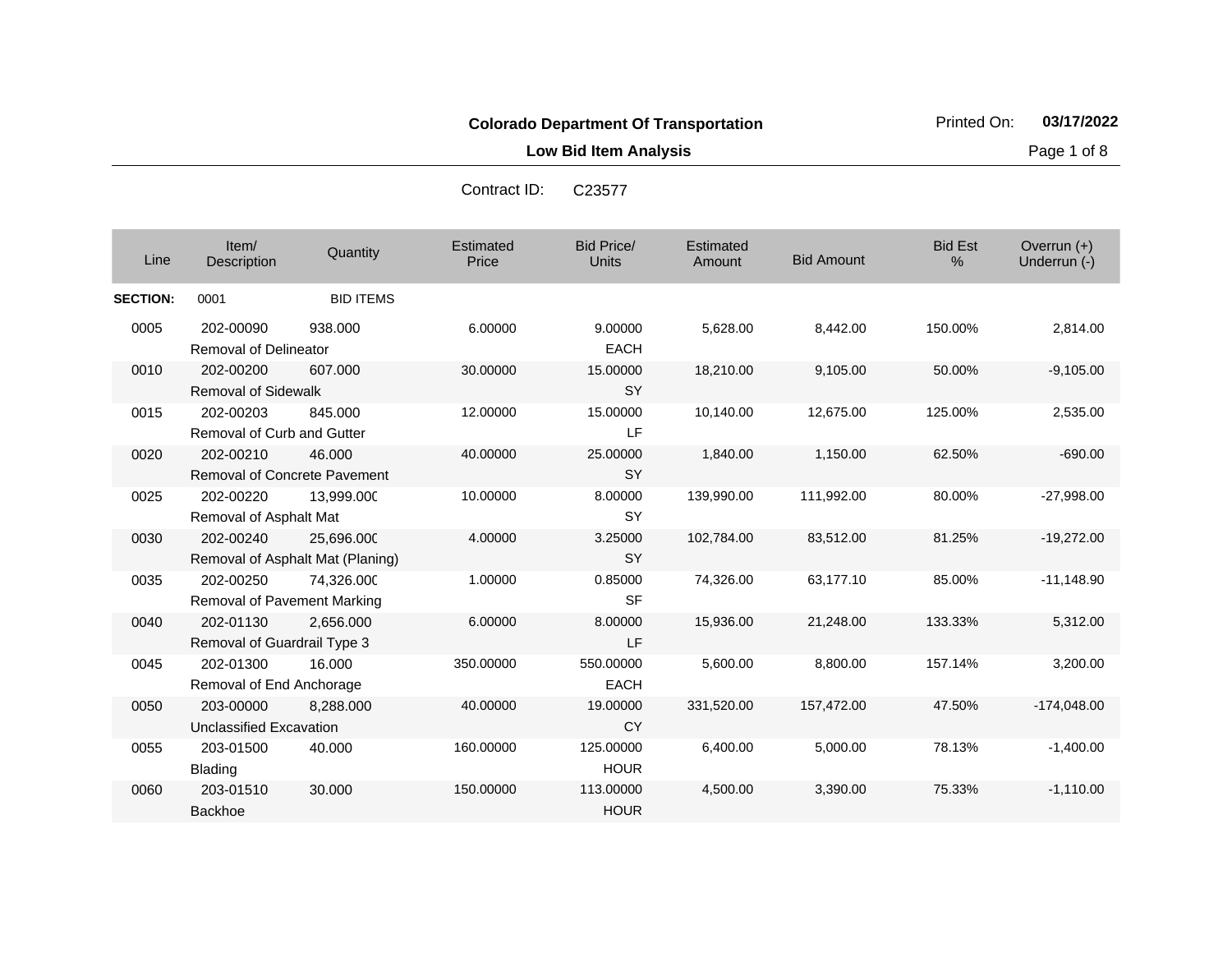Contract ID: C23577

**Low Bid Item Analysis Page 2 of 8** 

| Line            | Item/<br>Description                           | Quantity                                               | Estimated<br>Price | <b>Bid Price/</b><br><b>Units</b> | Estimated<br>Amount | <b>Bid Amount</b> | <b>Bid Est</b><br>% | Overrun (+)<br>Underrun (-) |
|-----------------|------------------------------------------------|--------------------------------------------------------|--------------------|-----------------------------------|---------------------|-------------------|---------------------|-----------------------------|
| <b>SECTION:</b> | 0001                                           | <b>BID ITEMS</b>                                       |                    |                                   |                     |                   |                     |                             |
| 0065            | 203-01582<br>Truck (Dump)                      | 20,000                                                 | 160.00000          | 141.00000<br><b>HOUR</b>          | 3,200.00            | 2,820.00          | 88.13%              | $-380.00$                   |
| 0070            | 203-01597<br>Potholing                         | 50,000                                                 | 350.00000          | 500.00000<br><b>HOUR</b>          | 17,500.00           | 25,000.00         | 142.86%             | 7,500.00                    |
| 0075            | 208-00002<br>Erosion Log Type 1 (12 Inch)      | 1,850.000                                              | 8.00000            | 6.00000<br>LF                     | 14,800.00           | 11,100.00         | 75.00%              | $-3,700.00$                 |
| 0080            | 208-00035<br>Aggregate Bag                     | 100.000                                                | 10.00000           | 8.75000<br>LF                     | 1,000.00            | 875.00            | 87.50%              | $-125.00$                   |
| 0085            | 208-00046<br>(Type 1)                          | 1.000<br>Pre-fabricated Concrete Washout Structure     | 3,500.00000        | 3.000.00000<br><b>EACH</b>        | 3,500.00            | 3,000.00          | 85.71%              | $-500.00$                   |
| 0090            | 208-00052                                      | 70.000<br>Storm Drain Inlet Protection (Type II)       | 70.00000           | 11.00000<br>LF                    | 4,900.00            | 770.00            | 15.71%              | $-4,130.00$                 |
| 0095            | 208-00075                                      | 2.000<br>Pre-fabricated Vehicle Tracking Pad           | 4,000.00000        | 11,300.00000<br><b>EACH</b>       | 8,000.00            | 22,600.00         | 282.50%             | 14,600.00                   |
| 0100            | 208-00103                                      | 40.000<br>Removal and Disposal of Sediment (Labor)     | 65.00000           | 110.50000<br><b>HOUR</b>          | 2,600.00            | 4,420.00          | 170.00%             | 1,820.00                    |
| 0105            | 208-00105                                      | 40.000<br>Removal and Disposal of Sediment (Equipment) | 140.00000          | 154.00000<br><b>HOUR</b>          | 5,600.00            | 6,160.00          | 110.00%             | 560.00                      |
| 0110            | 208-00106<br>Sweeping (Sediment Removal)       | 40.000                                                 | 160.00000          | 125.00000<br><b>HOUR</b>          | 6,400.00            | 5,000.00          | 78.13%              | $-1,400.00$                 |
| 0115            | 208-00107<br>Removal of Trash                  | 40.000                                                 | 100.00000          | 242.00000<br><b>HOUR</b>          | 4,000.00            | 9,680.00          | 242.00%             | 5,680.00                    |
| 0120            | 208-00207<br><b>Erosion Control Management</b> | 32.000                                                 | 200.00000          | 450.00000<br><b>DAY</b>           | 6,400.00            | 14,400.00         | 225.00%             | 8,000.00                    |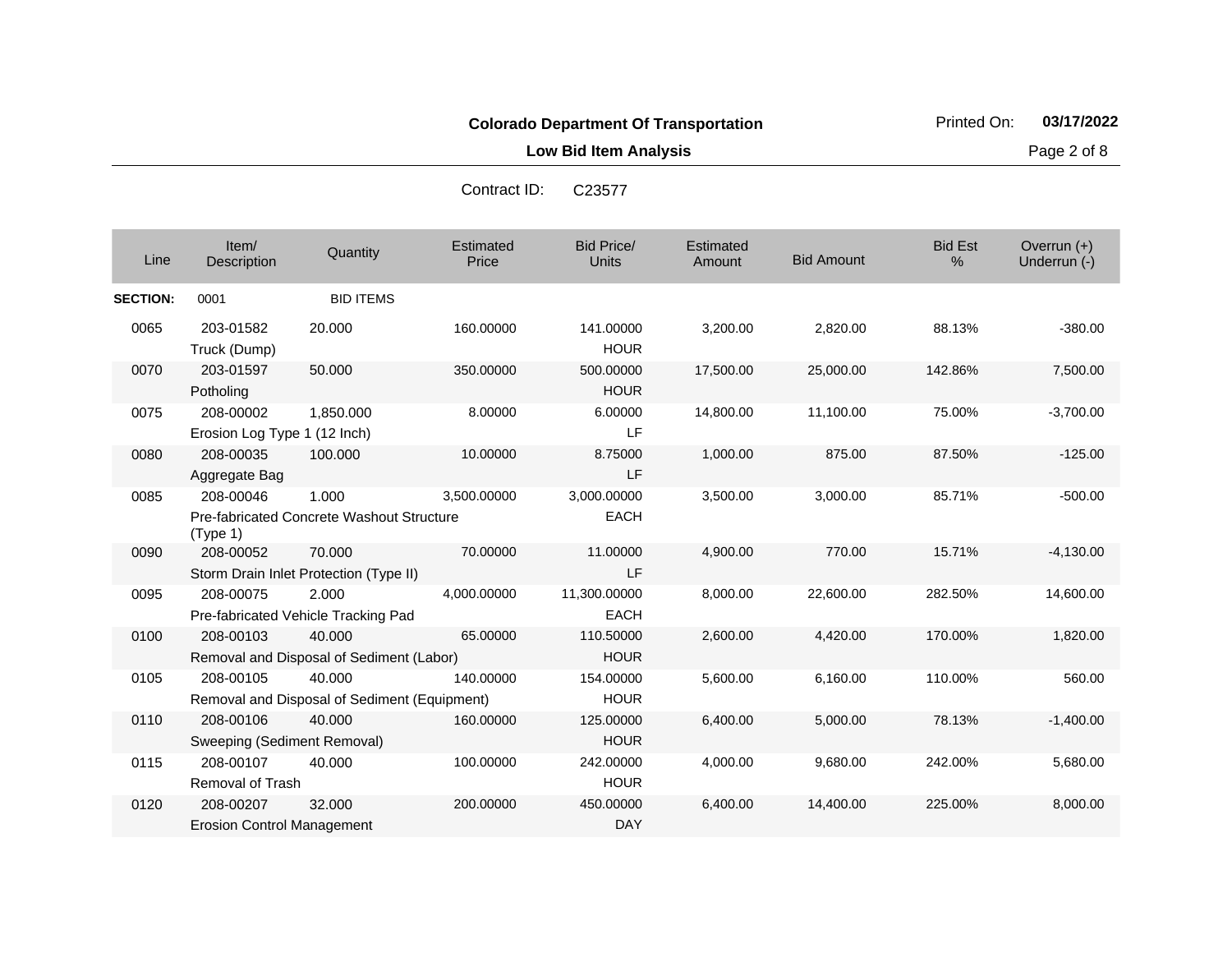Contract ID: C23577

**Low Bid Item Analysis Page 3 of 8** 

| Line            | Item/<br>Description                    | Quantity                                                           | Estimated<br>Price | <b>Bid Price/</b><br><b>Units</b> | Estimated<br>Amount | <b>Bid Amount</b> | <b>Bid Est</b><br>% | Overrun $(+)$<br>Underrun (-) |
|-----------------|-----------------------------------------|--------------------------------------------------------------------|--------------------|-----------------------------------|---------------------|-------------------|---------------------|-------------------------------|
| <b>SECTION:</b> | 0001                                    | <b>BID ITEMS</b>                                                   |                    |                                   |                     |                   |                     |                               |
| 0125            | 210-00810<br>Reset Ground Sign          | 13.000                                                             | 400.00000          | 545.00000<br><b>EACH</b>          | 5,200.00            | 7,085.00          | 136.25%             | 1,885.00                      |
| 0130            | 210-01000<br><b>Reset Fence</b>         | 31.000                                                             | 25.00000           | 115.00000<br><b>LF</b>            | 775.00              | 3,565.00          | 460.00%             | 2,790.00                      |
| 0135            | 210-04010<br>Adjust Maintenance Hole    | 1.000                                                              | 1,100.00000        | 1,300.00000<br><b>EACH</b>        | 1,100.00            | 1,300.00          | 118.18%             | 200.00                        |
| 0140            | 210-04050<br><b>Adjust Valve Box</b>    | 18.000                                                             | 500.00000          | 900.00000<br><b>EACH</b>          | 9,000.00            | 16,200.00         | 180.00%             | 7,200.00                      |
| 0145            | 210-04060<br><b>Adjust Water Meter</b>  | 1.000                                                              | 2,000.00000        | 890.00000<br><b>EACH</b>          | 2,000.00            | 890.00            | 44.50%              | $-1,110.00$                   |
| 0150            | 212-00700<br>Organic Fertilizer         | 150.000                                                            | 0.40000            | 3.80000<br>LB                     | 60.00               | 570.00            | 950.00%             | 510.00                        |
| 0155            | 212-00702                               | 1.750.000<br><b>Biotic Soil Amendments (Hydraulically Applied)</b> | 0.90000            | 5.45000<br><b>LB</b>              | 1,575.00            | 9,537.50          | 605.56%             | 7,962.50                      |
| 0160            | 212-00703<br>Humate                     | 100.000                                                            | 1.00000            | 4.35000<br>LB                     | 100.00              | 435.00            | 435.00%             | 335.00                        |
| 0165            | 212-00707<br>Seeding (Native) Hydraulic | 0.500                                                              | 2,000.00000        | 1,845.00000<br><b>ACRE</b>        | 1,000.00            | 922.50            | 92.25%              | $-77.50$                      |
| 0170            | 213-00012<br>Spray-on Mulch Blanket     | 0.500                                                              | 4,700.00000        | 4,835.00000<br><b>ACRE</b>        | 2,350.00            | 2,417.50          | 102.87%             | 67.50                         |
| 0175            | 216-00201<br>(Biodegradable Class 1)    | 2,420.000<br>Soil Retention Blanket (Straw-Coconut)                | 4.00000            | 2.35000<br>SY                     | 9,680.00            | 5,687.00          | 58.75%              | $-3,993.00$                   |
| 0180            | 304-01000                               | 6,091.390<br>Aggregate Base Course (Class 1)                       | 30.00000           | 38.00000<br><b>TON</b>            | 182,741.70          | 231,472.82        | 126.67%             | 48,731.12                     |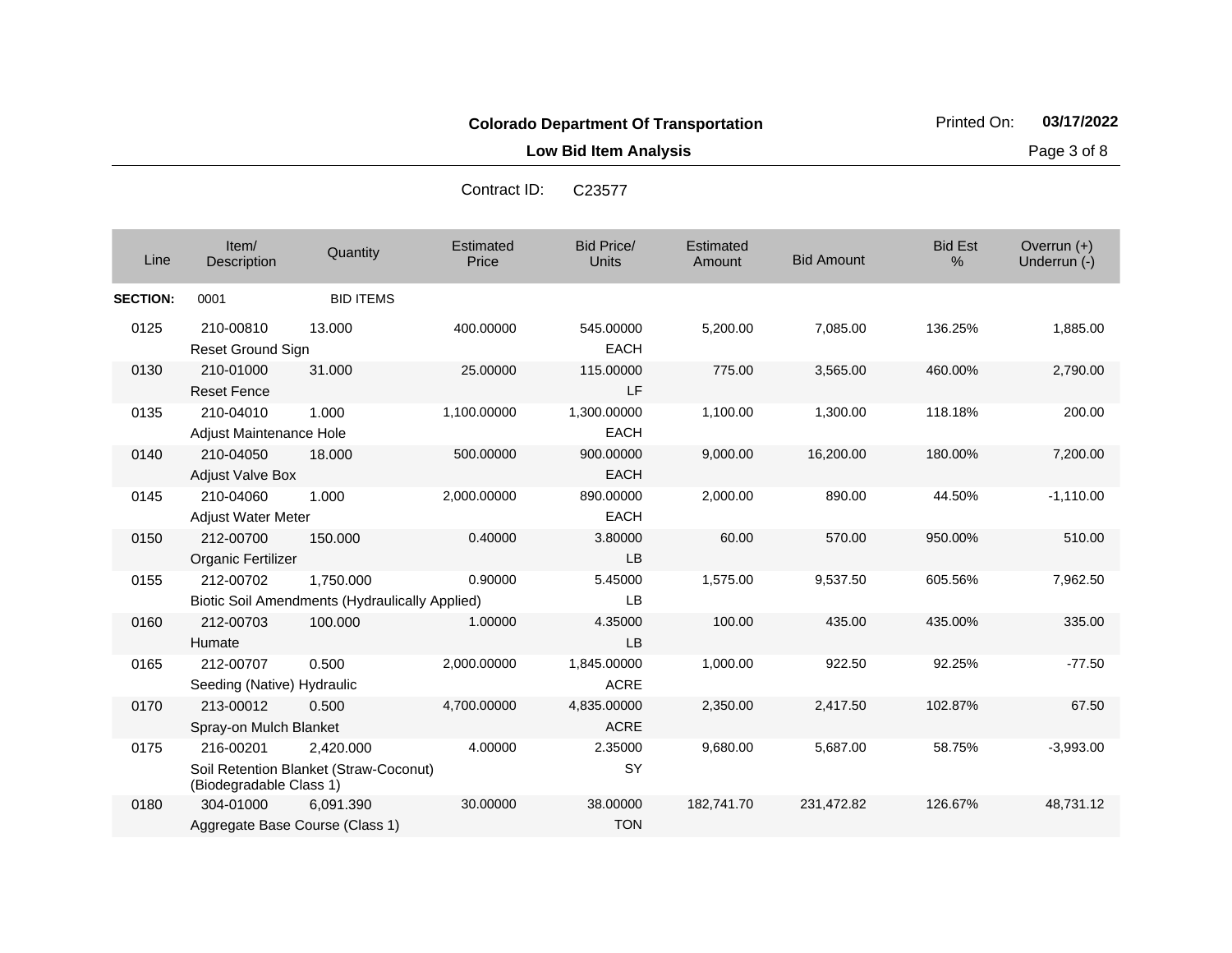**Low Bid Item Analysis Page 4 of 8** 

| Line            | Item/<br>Description                      | Quantity                                                 | Estimated<br>Price | Bid Price/<br><b>Units</b> | Estimated<br>Amount | <b>Bid Amount</b> | <b>Bid Est</b><br>% | Overrun $(+)$<br>Underrun (-) |
|-----------------|-------------------------------------------|----------------------------------------------------------|--------------------|----------------------------|---------------------|-------------------|---------------------|-------------------------------|
| <b>SECTION:</b> | 0001                                      | <b>BID ITEMS</b>                                         |                    |                            |                     |                   |                     |                               |
| 0185            | 304-06000                                 | 4,568.530<br>Aggregate Base Course (Class 6)             | 32.00000           | 39.00000<br><b>TON</b>     | 146,192.96          | 178,172.67        | 121.88%             | 31,979.71                     |
| 0190            | 304-06007                                 | 484.000<br>Aggregate Base Course (Class 6)               | 70.00000           | 70.00000<br><b>CY</b>      | 33,880.00           | 33,880.00         | 100.00%             | 0.00                          |
| 0195            | 304-07000                                 | 3.190.430<br>Aggregate Base Course (Class 7)             | 30.00000           | 32.00000<br><b>TON</b>     | 95,712.90           | 102,093.76        | 106.67%             | 6,380.86                      |
| 0200            | 403-00721                                 | 232,000<br>Hot Mix Asphalt (Patching) (Asphalt)          | 220.00000          | 95.00000<br>SY             | 51,040.00           | 22,040.00         | 43.18%              | $-29,000.00$                  |
| 0205            | 403-34701                                 | 22,713.910<br>Hot Mix Asphalt (Grading SX) (75)          | 78.00000           | 72.00000<br><b>TON</b>     | 1,771,684.98        | 1,635,401.52      | 92.31%              | $-136,283.46$                 |
| 0210            | 403-36701                                 | 9,260.720<br>Hot Mix Asphalt (Grading ST)(75)            | 88.00000           | 74.00000<br><b>TON</b>     | 814,943.36          | 685,293.28        | 84.09%              | $-129,650.08$                 |
| 0215            | 411-03342                                 | 1,160.000<br>Asphalt Cement Performance Grade (PG 64-28) | 750.00000          | 868.00000<br><b>TON</b>    | 870,000.00          | 1,006,880.00      | 115.73%             | 136,880.00                    |
| 0220            | 411-03352                                 | 878.030<br>Asphalt Cement Performance Grade (PG 58-28)   | 700.00000          | 623.00000<br><b>TON</b>    | 614,621.00          | 547,012.69        | 89.00%              | $-67,608.31$                  |
| 0225            | 411-10255                                 | 20,655.000<br><b>Emulsified Asphalt (Slow-Setting)</b>   | 3.00000            | 2.75000<br>GAL             | 61,965.00           | 56,801.25         | 91.67%              | $-5,163.75$                   |
| 0230            | 412-00600<br>Concrete Pavement (6 Inch)   | 46.000                                                   | 300.00000          | 160.00000<br><b>SY</b>     | 13,800.00           | 7,360.00          | 53.33%              | $-6,440.00$                   |
| 0235            | 506-01020<br><b>Geogrid Reinforcement</b> | 1,000.000                                                | 5.00000            | 3.15000<br><b>SY</b>       | 5,000.00            | 3,150.00          | 63.00%              | $-1,850.00$                   |
| 0240            | 606-00301                                 | 2.525.000<br>Guardrail Type 3 (6-3 Post Spacing)         | 45.00000           | 42.00000<br>LF             | 113,625.00          | 106,050.00        | 93.33%              | $-7,575.00$                   |

Contract ID: C23577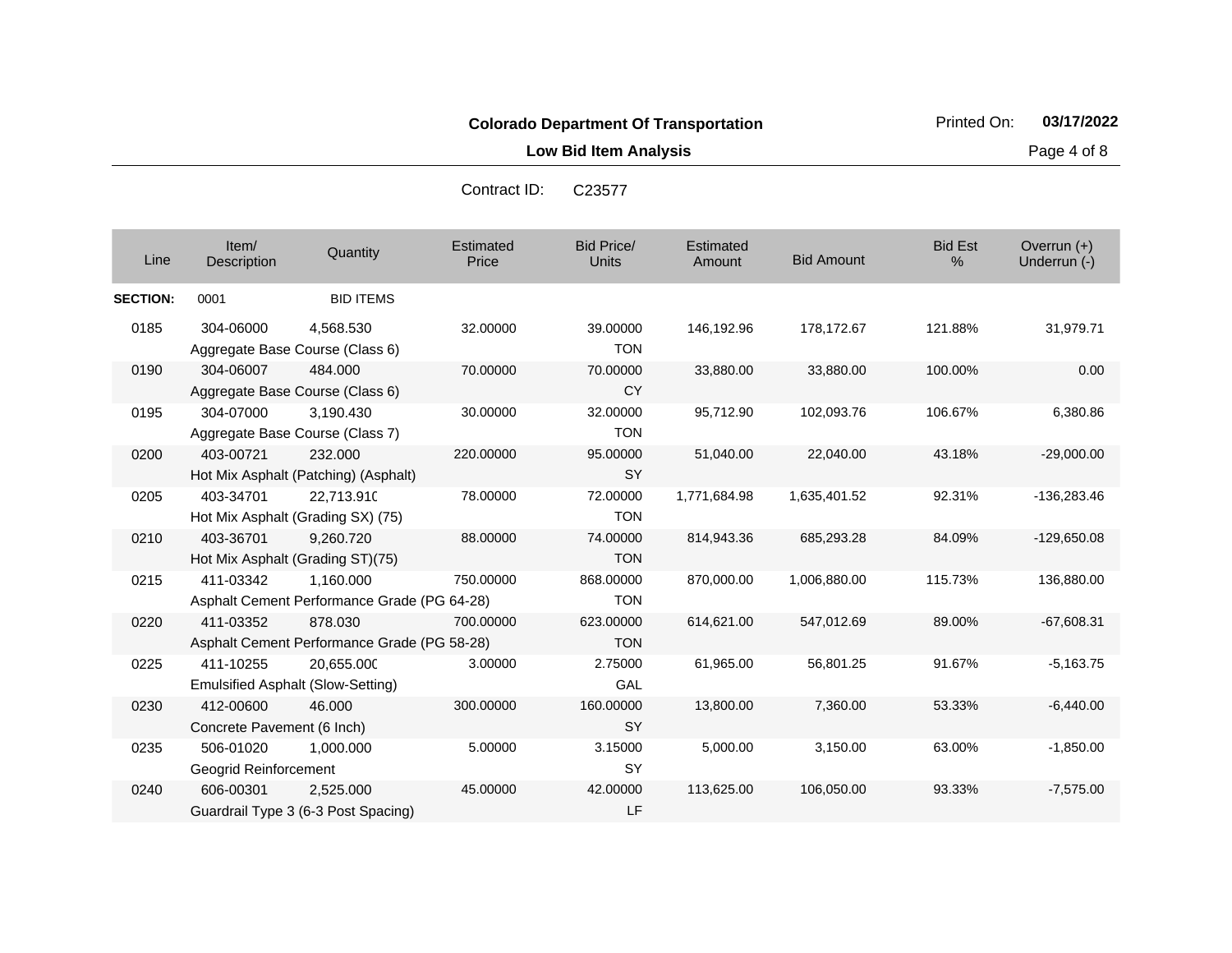**Low Bid Item Analysis Page 5 of 8** 

Overrun (+)

| Contract ID: | C23577            |                             |
|--------------|-------------------|-----------------------------|
| Estimated    | <b>Bid Price/</b> | Estimated                   |
| Drios        | $l \ln 1$         | $\Lambda$ measure $\Lambda$ |

Item/

| Line            | Item/<br>Description                      | Quantity                                         | <b>Estimated</b><br>Price | <b>Bid Price/</b><br>Units  | Estimated<br>Amount | <b>Bid Amount</b> | <b>Bid Est</b><br>$\%$ | Overrun $(+)$<br>Underrun (-) |
|-----------------|-------------------------------------------|--------------------------------------------------|---------------------------|-----------------------------|---------------------|-------------------|------------------------|-------------------------------|
| <b>SECTION:</b> | 0001                                      | <b>BID ITEMS</b>                                 |                           |                             |                     |                   |                        |                               |
| 0245            | 606-01371<br>Transition Type 3G (Special) | 4.000                                            | 4,000.00000               | 5,000.00000<br><b>EACH</b>  | 16,000.00           | 20,000.00         | 125.00%                | 4,000.00                      |
| 0250            | 606-02003<br>End Anchorage (Nonflared)    | 10.000                                           | 5,000.00000               | 6,000.00000<br><b>EACH</b>  | 50,000.00           | 60,000.00         | 120.00%                | 10,000.00                     |
| 0255            | 606-02005<br>End Anchorage (Flared)       | 6.000                                            | 4,000.00000               | 7,800.00000<br><b>EACH</b>  | 24,000.00           | 46,800.00         | 195.00%                | 22,800.00                     |
| 0260            | 607-11525<br>Fence (Plastic)              | 500.000                                          | 5.00000                   | 4.85000<br>LF.              | 2,500.00            | 2,425.00          | 97.00%                 | $-75.00$                      |
| 0265            | 608-00000<br><b>Concrete Sidewalk</b>     | 223,000                                          | 90.00000                  | 124.00000<br><b>SY</b>      | 20,070.00           | 27,652.00         | 137.78%                | 7,582.00                      |
| 0270            | 608-00010<br>Concrete Curb Ramp           | 502.000                                          | 180.00000                 | 216.00000<br><b>SY</b>      | 90,360.00           | 108,432.00        | 120.00%                | 18,072.00                     |
| 0275            | 609-21020                                 | 271.000<br>Curb and Gutter Type 2 (Section II-B) | 60.00000                  | 81.50000<br>LF              | 16,260.00           | 22,086.50         | 135.83%                | 5,826.50                      |
| 0280            | 609-24004<br>Gutter Type 2 (4 Foot)       | 3.000                                            | 170.00000                 | 240.50000<br>LF.            | 510.00              | 721.50            | 141.47%                | 211.50                        |
| 0285            | 612-00001<br>Delineator (Type I)          | 845.000                                          | 35.00000                  | 29.00000<br><b>EACH</b>     | 29,575.00           | 24,505.00         | 82.86%                 | $-5,070.00$                   |
| 0290            | 612-00002<br>Delineator (Type II)         | 35.000                                           | 30.00000                  | 30.00000<br><b>EACH</b>     | 1,050.00            | 1,050.00          | 100.00%                | 0.00                          |
| 0295            | 612-00003<br>Delineator (Type III)        | 58.000                                           | 40.00000                  | 31.00000<br><b>EACH</b>     | 2,320.00            | 1,798.00          | 77.50%                 | $-522.00$                     |
| 0300            | 620-00002<br>Field Office (Class 2)       | 1.000                                            | 40,000.00000              | 40,000.00000<br><b>EACH</b> | 40,000.00           | 40,000.00         | 100.00%                | 0.00                          |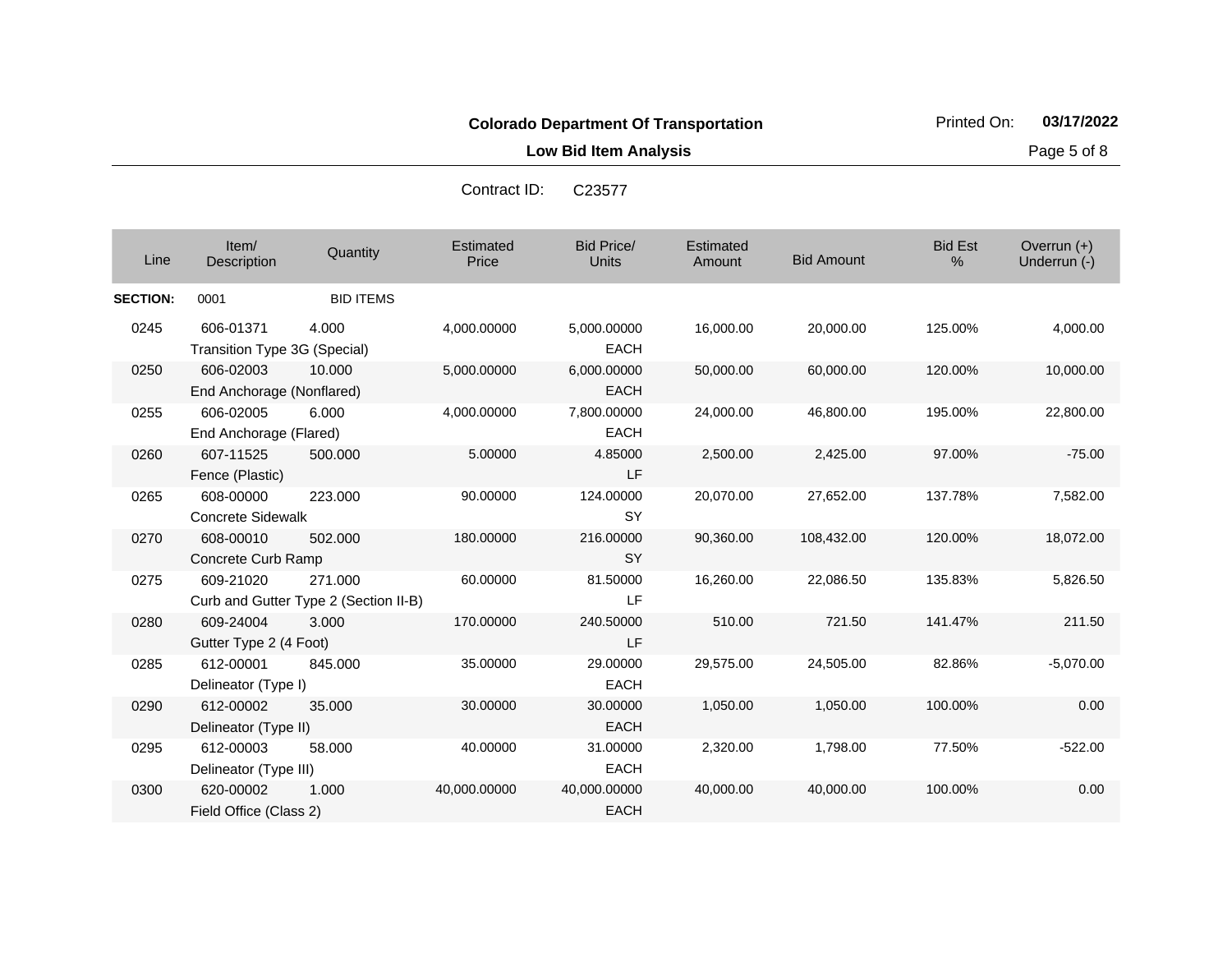**Low Bid Item Analysis Page 6 of 8** 

|                 |                                          |                                                       | Contract ID:       | C23577                            |                     |                   |                     |                               |
|-----------------|------------------------------------------|-------------------------------------------------------|--------------------|-----------------------------------|---------------------|-------------------|---------------------|-------------------------------|
| Line            | Item/<br>Description                     | Quantity                                              | Estimated<br>Price | <b>Bid Price/</b><br><b>Units</b> | Estimated<br>Amount | <b>Bid Amount</b> | <b>Bid Est</b><br>% | Overrun $(+)$<br>Underrun (-) |
| <b>SECTION:</b> | 0001                                     | <b>BID ITEMS</b>                                      |                    |                                   |                     |                   |                     |                               |
| 0305            | 620-00012<br>Field Laboratory (Class 2)  | 1.000                                                 | 30,000.00000       | 55,000.00000<br><b>EACH</b>       | 30,000.00           | 55,000.00         | 183.33%             | 25,000.00                     |
| 0310            | 620-00020<br><b>Sanitary Facility</b>    | 1.000                                                 | 2,500.00000        | 8,000.00000<br><b>EACH</b>        | 2,500.00            | 8,000.00          | 320.00%             | 5,500.00                      |
| 0315            | 626-00000<br>Mobilization                | 1.000                                                 | 800,000.00000      | 800,000.00000<br>L S              | 800,000.00          | 800,000.00        | 100.00%             | 0.00                          |
| 0320            | 626-01113                                | 145.000<br>Public Information Management (Tier III)   | 70.00000           | 68.00000<br><b>DAY</b>            | 10,150.00           | 9,860.00          | 97.14%              | $-290.00$                     |
| 0325            | 627-00008                                | 838.000<br>Modified Epoxy Pavement Marking            | 140.00000          | 175.00000<br>GAL                  | 117,320.00          | 146,650.00        | 125.00%             | 29,330.00                     |
| 0330            | 627-00013                                | 782.000<br>Pavement Marking Paint (High Build)        | 80.00000           | 75.00000<br>GAL                   | 62,560.00           | 58,650.00         | 93.75%              | $-3,910.00$                   |
| 0335            | 627-30407<br>(Word-Symbol) (Special)     | 2,673.000<br>Preformed Thermoplastic Pavement Marking | 22.00000           | 19.00000<br><b>SF</b>             | 58,806.00           | 50,787.00         | 86.36%              | $-8,019.00$                   |
| 0340            | 627-30411<br>(Xwalk-Stop Line) (Special) | 415.000<br>Preformed Thermoplastic Pavement Marking   | 17.00000           | 17.00000<br><b>SF</b>             | 7,055.00            | 7,055.00          | 100.00%             | 0.00                          |
| 0345            | 630-00000<br>Flagging                    | 7,000.000                                             | 30.00000           | 31.00000<br><b>HOUR</b>           | 210,000.00          | 217,000.00        | 103.33%             | 7,000.00                      |
| 0350            | 630-00001<br>Pilot Car Operation         | 240,000                                               | 65.00000           | 57.00000<br><b>HOUR</b>           | 15,600.00           | 13,680.00         | 87.69%              | $-1,920.00$                   |
| 0355            | 630-00007                                | 42.000                                                | 300.00000          | 218.00000                         | 12.600.00           | 9,156.00          | 72.67%              | $-3.444.00$                   |

DAY

Traffic Control Inspection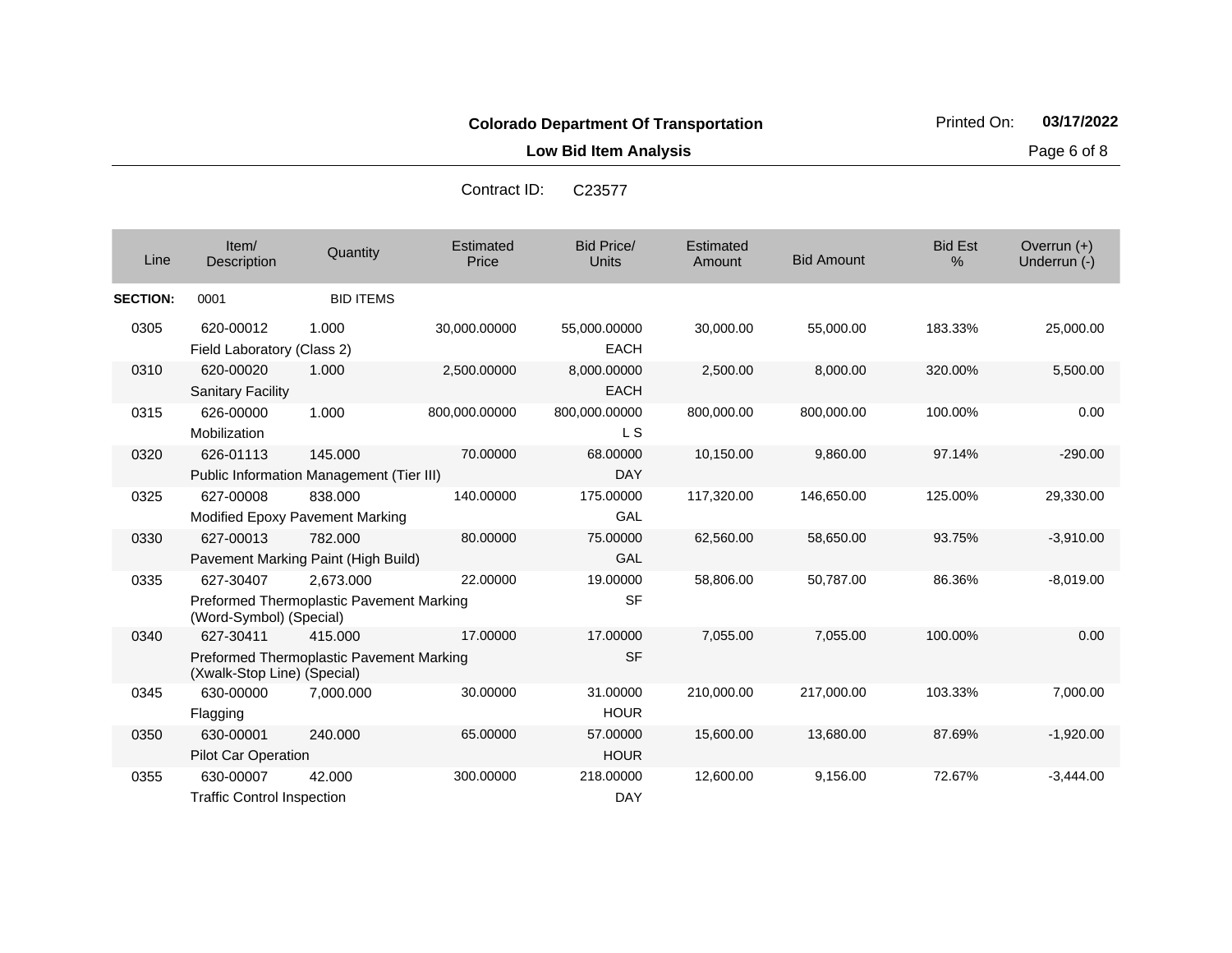**Low Bid Item Analysis Page 7 of 8** 

| Contract ID: | C <sub>23577</sub> |
|--------------|--------------------|
|--------------|--------------------|

| Line            | Item/<br>Description                           | Quantity                                                | Estimated<br>Price | <b>Bid Price/</b><br><b>Units</b> | Estimated<br>Amount | <b>Bid Amount</b> | <b>Bid Est</b><br>$\%$ | Overrun $(+)$<br>Underrun (-) |
|-----------------|------------------------------------------------|---------------------------------------------------------|--------------------|-----------------------------------|---------------------|-------------------|------------------------|-------------------------------|
| <b>SECTION:</b> | 0001                                           | <b>BID ITEMS</b>                                        |                    |                                   |                     |                   |                        |                               |
| 0360            | 630-00012<br><b>Traffic Control Management</b> | 89.000                                                  | 1,000.00000        | 1,305.00000<br><b>DAY</b>         | 89,000.00           | 116,145.00        | 130.50%                | 27,145.00                     |
| 0365            | 630-80335                                      | 14.000<br>Barricade (Type 3 M-A) (Temporary)            | 200.00000          | 380.50000<br><b>EACH</b>          | 2,800.00            | 5,327.00          | 190.25%                | 2,527.00                      |
| 0370            | 630-80340<br>Pedestrian Barricade (ADA)        | 350,000                                                 | 40.00000           | 27.00000<br>LF                    | 14,000.00           | 9,450.00          | 67.50%                 | $-4,550.00$                   |
| 0375            | 630-80341                                      | 79.000<br>Construction Traffic Sign (Panel Size A)      | 50.00000           | 54.50000<br><b>EACH</b>           | 3,950.00            | 4,305.50          | 109.00%                | 355.50                        |
| 0380            | 630-80342                                      | 161.000<br>Construction Traffic Sign (Panel Size B)     | 80.00000           | 65.25000<br><b>EACH</b>           | 12,880.00           | 10,505.25         | 81.56%                 | $-2,374.75$                   |
| 0385            | 630-80344                                      | 160.000<br><b>Construction Traffic Sign (Special)</b>   | 50.00000           | 32.50000<br><b>SF</b>             | 8,000.00            | 5,200.00          | 65.00%                 | $-2,800.00$                   |
| 0390            | 630-80355<br>Portable Message Sign Panel       | 4.000                                                   | 7,000.00000        | 655,00000<br><b>EACH</b>          | 28,000.00           | 2,620.00          | 9.36%                  | $-25,380.00$                  |
| 0395            | 630-80360<br>Drum Channelizing Device          | 100.000                                                 | 30.00000           | 54.00000<br><b>EACH</b>           | 3,000.00            | 5,400.00          | 180.00%                | 2,400.00                      |
| 0400            | 630-80363<br>(Flashing)                        | 50.000<br>Drum Channelizing Device (With Light)         | 40.00000           | 70.00000<br><b>EACH</b>           | 2,000.00            | 3,500.00          | 175.00%                | 1,500.00                      |
| 0405            | 630-80364<br>Burn)                             | 25.000<br>Drum Channelizing Device (With Light) (Steady | 60.00000           | 70.00000<br><b>EACH</b>           | 1,500.00            | 1,750.00          | 116.67%                | 250.00                        |
| 0410            | 630-80372<br>Install)                          | 2,500.000<br>Concrete Barrier (Temporary) (Furnish and  | 50.00000           | 65.00000<br>LF                    | 125,000.00          | 162,500.00        | 130.00%                | 37,500.00                     |